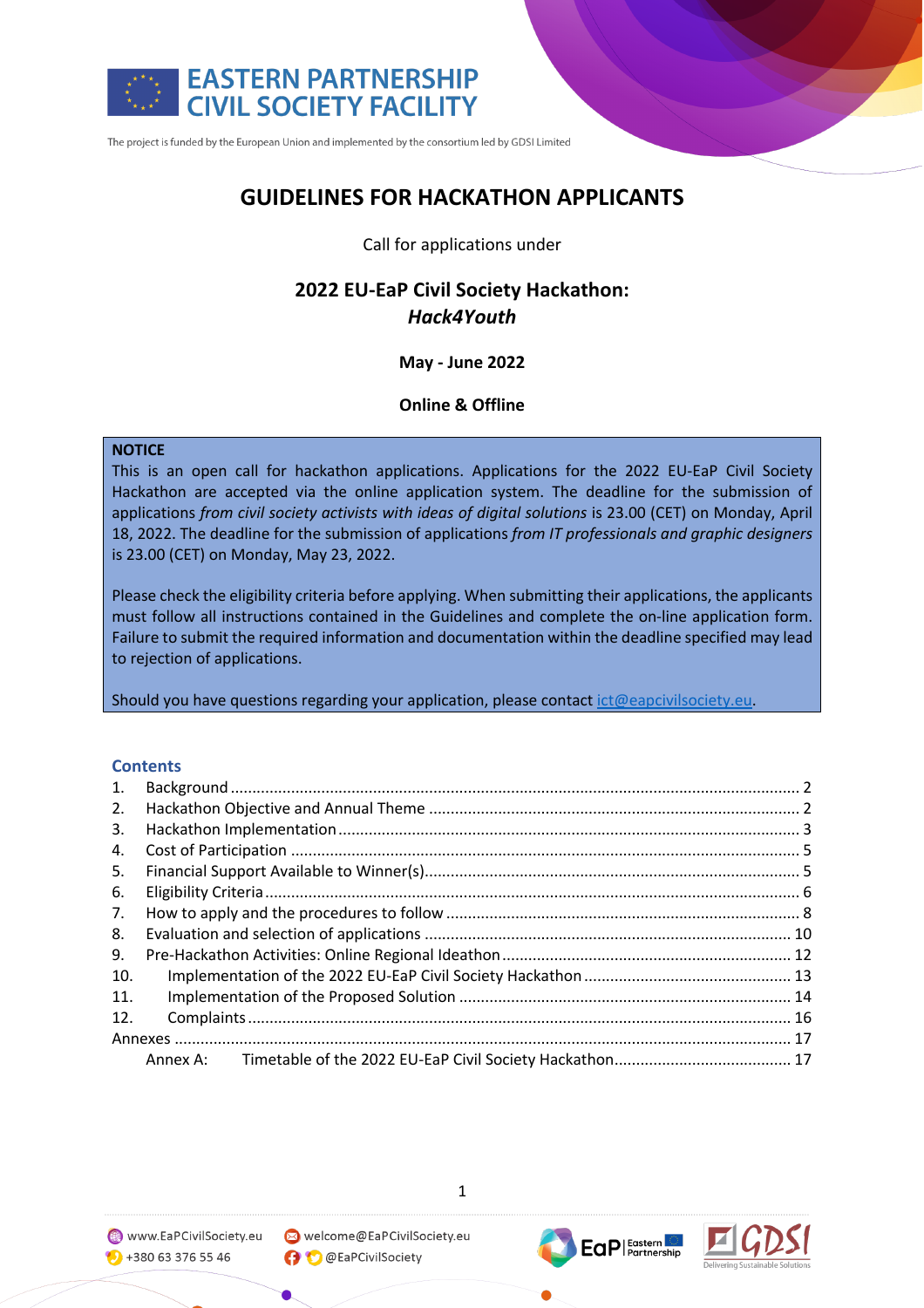

# **1. Background**

The European Union is committed to supporting civil society in Eastern Partnership (EaP) countries (Armenia, Azerbaijan, Belarus, Georgia, Moldova and Ukraine) and as such channels part of its support through its **Eastern Partnership Civil Society Facility**. In coordination with a range of projects and programmes, the EaP Civil Society Facility project sets out to strengthen the role and increase the capacity of civil society organisations (CSOs) and activists in the Eastern Partnership to engage in the policy making processes and policy dialogue, promote reforms and public accountability, foster local democracy, local development and engage citizens in public debate. The EaP Civil Society Facility was established in 2011 and the current phase of the project is for the period 2021 to 2024.

EaP Civil Society Hackathons were part of the EaP Civil Society Facility since 2017 and supported the development and launch of five civic tech<sup>1</sup> solutions. Civil Society Hackathons are competitions in which civil society activists, mentors, developers and designers meet to engage in collaborative computer programming to develop digital solutions addressing societal challenges. Thus, Civil Society Hackathons provide the opportunities, the environment, mentoring, technical and financial support to follow through with the development of the best ideas. Details about the digital solutions prototyped within the previous hackathons can be found on the Bank of IDEAS website (https://ideas.eapcivilsociety.eu/). Applicants are advised to review these digital solutions ideas in order to better understand what is possible within the programme and avoid unnecessary duplication.

The EU-EaP Civil Society Hackathon programme is now entering an expanded phase, with an aim to identify and support the development of 10 new digital solutions over the next 3 years. In line with the annual thematic focus for the EaP Civil Society Facility, each year the Hackathon programme will give preference to proposals which fit the annual theme. In 2022, the annual theme falls within the the 2022 *European Year of Youth,* which aims to contribute to three specific Youth Goals: #1 Connecting EU with Youth, #2 Equality of All Genders, and #3 Inclusive Societies<sup>2</sup>.

### **2. Hackathon Objective and Annual Theme**

**The 2022 EU-EaP Civil Society Hackathon** seeks to unleash the potential of digital technologies in order to contribute to improved transparency and accountability in the EaP countries, as well as in order to address the concrete needs of communities, and/or lead to the improvement of public services.

The Hackathon will bring together around 50 civil society activists, IT professionals and designers from the EaP countries to work on civic tech projects addressing the needs of communities, helping citizens to better hold their governments to account and/or leading to the improvement of public services in their home countries.



 $\bullet$  +380 63 376 55 46

Welcome@EaPCivilSociety.eu **O** @EaPCivilSociety





<sup>&</sup>lt;sup>1</sup> Civic technology, or civic tech, are public, social or private initiatives that contribute to enhance the citizens' power to act, facilitate public participation, increase the transparency of the public sector, and improve the delivery of services (usually by government) to the people. Source: https://wesolve.app/exploring-civic-techand-gov-tech/

<sup>&</sup>lt;sup>2</sup> For more information visit: https://ec.europa.eu/commission/presscorner/detail/en/IP\_21\_5226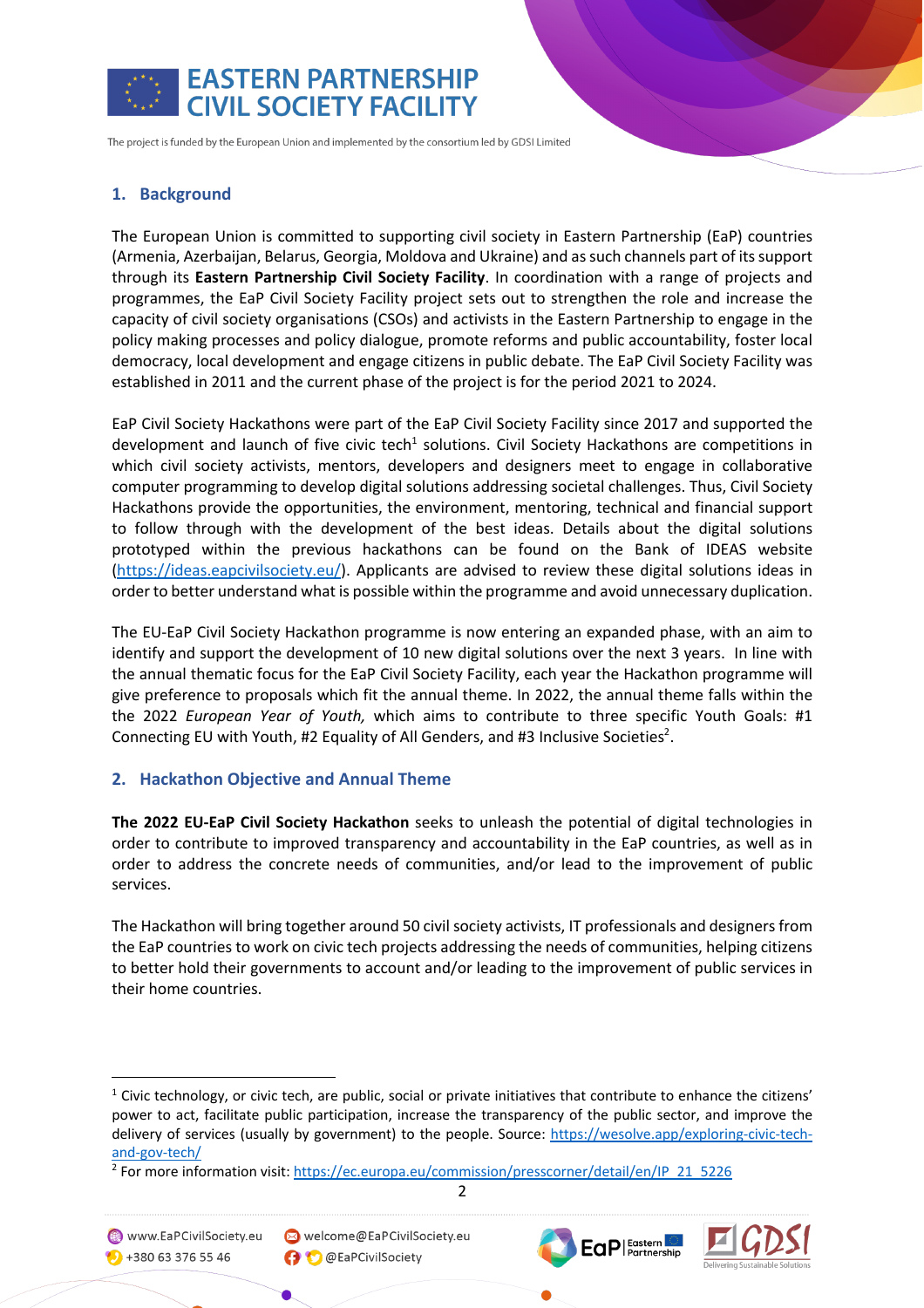

# **The 2022 EU-EaP Hackathon is titled 'Hack4Youth' and is focused on the societal challenges faced by young people3 in the EaP countries**. This means that, without excluding other ideas, preference will be given to ideas for digital solutions that:

- address a specific challenge faced by young people on one or more EaP country; and/or
- are designed to be used primarily by young people from one or more EaP country; and/or
- are proposed by a young civil society activist<sup>4</sup> and/or a person affiliated with a youth CSO or informal group.

All applications to the Hackathon programme which match the eligibility requirements in Section 6 below and which are in line with the objective described above will be considered by the Selection Committee. Applications which contribute to the annual theme of the 2022 EU-EaP Hackathon and meet one or more of the points listed above will receive an additional evaluation scoring point as described in Section 8 below.

# **3. Hackathon Implementation**

Participation in the EU-EaP Civil Society Hackathons is open to all citizens of the EaP countries with a strong civic engagement and real experience of civic work, regardless of their experience in working for a CSO. The EaP Civil Society Facility pursues to engage young activists outside of traditional CSOs in the development of their home countries.

The 2022 EU-EaP Civil Society Hackathon will be held in a hybrid format. Most of the activities (pitching, individual consultations with mentors, workshops, work on the prototypes, etc.) will be held online. Depending on the actual quarantine restrictions, travel and gathering requirements in each EaP country, the hackathon organisers will strive to bring together participants and mentors for specific simultaneous offline sessions (offline hack day) either within their home countries, or in 2-4 selected locations.

The Hackathon participants will work in hack teams consisting of three or more experts. As a minimum, each team shall include:

- the author of the respective digital solution idea (a civil society representative and a subjectmatter expert) who will act as the team lead of his/her hack team and be fully responsible for the development process and the outcome,
- a graphic designer, and
- one or more developers (a full-stack developer or one front-end and one back-end developer, depending on the technical aspects of the proposed solution).

Considering its hybrid nature, **applications to the 2022 EU-EaP Civil Society Hackathon are accepted only from teams** with at least a minimum set of technical skills to develop a prototype of the proposed digital solution. Whenever possible, these teams will be complemented with technical experts (developers, designers, data experts, QA experts, product owners, business analysts, etc.) selected within this Call for Applications. The civil society activists who want to apply for the Hackathon with

3

www.EaPCivilSociety.eu  $\bullet$  +380 63 376 55 46

Welcome@EaPCivilSociety.eu **O** @EaPCivilSociety





<sup>3</sup> The Eastern Partnership Civil Society Facility project uses the Eurostat definition of the youth, i.e. between 15 and 29 years old: https://ec.europa.eu/eurostat/web/youth.<br>4 In this context, considering the minimum age requirements for the EU-EaP Hackathon participants, a young

civil society activist is defined as being between 18 and 29 years old.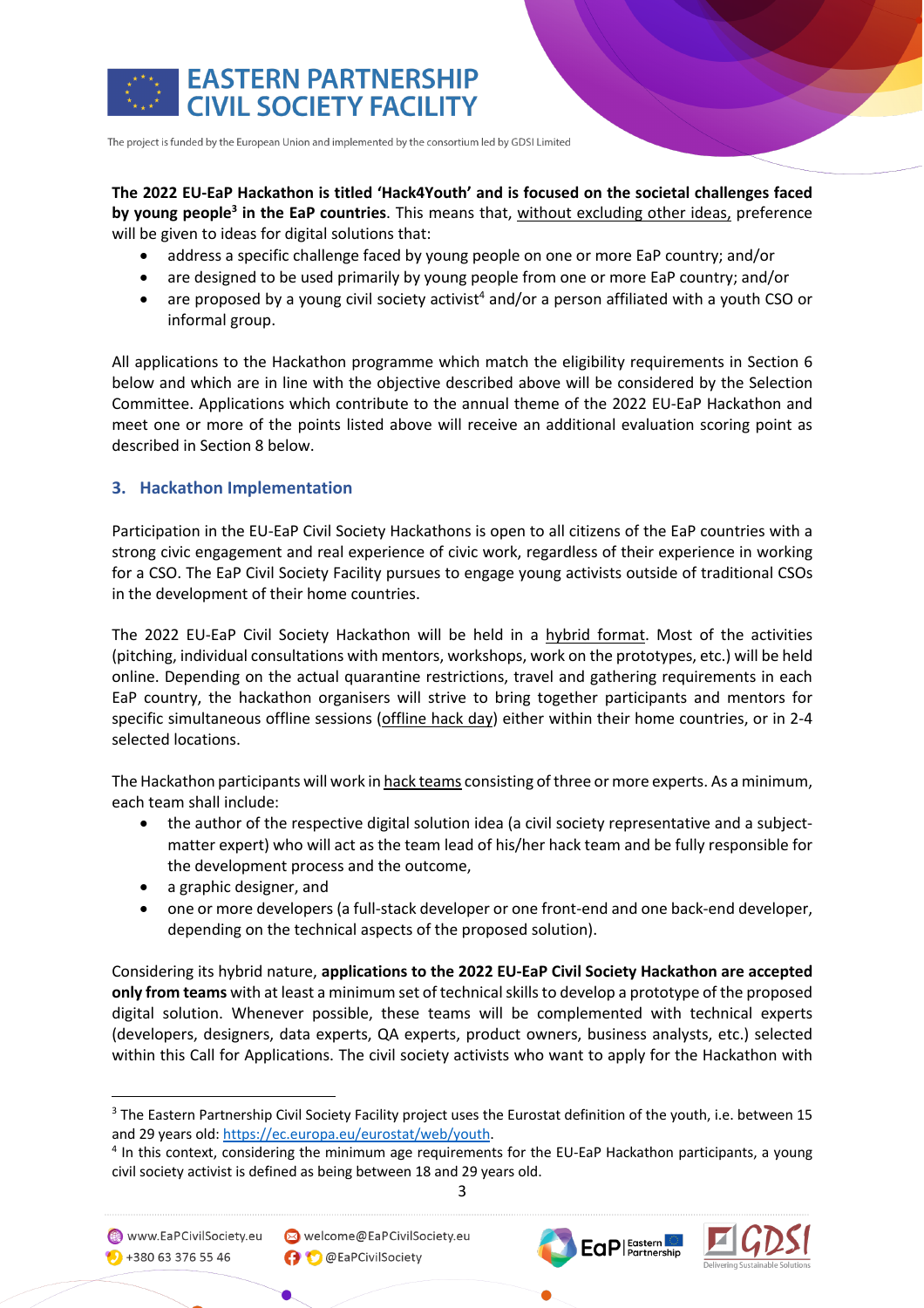

an idea for a digital solution but do not have a team, may contact the EaP Civil Society Facility team at ict@eapcivilsociety.eu for referral to potential team members before submitting the application.

The 2022 EU-EaP Civil Society Hackathon has the following stages:

- The Online Regional Ideathon (May 5-21, 2022)
- The EU-EaP Civil Society Hackathon (June 2-25, 2022)
- The Digitalisation for Civil Society Award (July-August 2022)
- The development and launch of the supported digital solutions (September 2022 April 2023)

#### **Stage 1: Online Regional Ideathon**

The 2022 EU-EaP Civil Society Hackathon starts with the Online Regional Ideathon, an intensive twoweek online incubation session for civil society activists – authors of ideas for digital solutions (applicants), and Ideathon mentors<sup>5</sup>. The Ideathon will be held online from the 5<sup>th</sup> to the 21<sup>st</sup> of May **2022,** and will take up to 40 hours of a participant's time. Up to 25 ideas for digital solutions submitted within the open Call for Applications for the 2022 EU-EaP Civil Society Hackathon will be shortlisted by the Evaluation Committee to be presented at the Ideathon, with at least 3 ideas coming from each EaP country: Armenia, Azerbaijan, Belarus, Georgia, Moldova and Ukraine. During the Ideathon shortlisted applicants will present their ideas to the mentors and organisers (the EaP Civil Society Facility project team), improve their skills in designing a civic tech project, work individually with the mentors to improve and further develop their ideas, and prepare their final pitches. Participation of the authors of the ideas in the Ideathon is compulsory; participation of other team members (designers, developers, etc.) is desirable but not required. On the last days of the Ideathon, the applicants will pitch their improved ideas to the mentors and the organisers, who will select up to 15 ideas for participation in the 2022 EU-EaP Civil Society Hackathon.

### **Stage 2: EU-EaP Civil Society Hackathon**

**The 2022 EU-EaP Civil Society Hackathon will be held from the 5th to the 25th of June 2022**, **in a hybrid format**. During this time, up to 15 selected civil society activists will be working on the prototypes of their civic tech solutions with their teams consisting of IT professionals and designers from the EaP countries.

The teams will be finalised during the first days of the 2022 Hackathon: a common online session will be organised, in which up to 15 authors will pitch their digital solutions to individual IT professionals and designers shortlisted by the Project team among those who applied within the Call. Participants will have up to 4 days to finalise their hack teams. Participants will be building the teams independently, with the support of the Hackathon Coordinator if required. The Hackathon Coordinator will then verify the teams' line-up.

The hackathon teams will get support, supervision and advice from Hackathon mentors through webinars and individual consultations.

<sup>5</sup> Mentors (Ideathon and Hackathon) are experts and professionals with hands-on experience in civic tech and/or IT project management, who guide and advise the participants on finetuning their ideas and developing the prototypes







www.EaPCivilSociety.eu

 $\bigodot$  +380 63 376 55 46

Welcome@EaPCivilSociety.eu **O** @EaPCivilSociety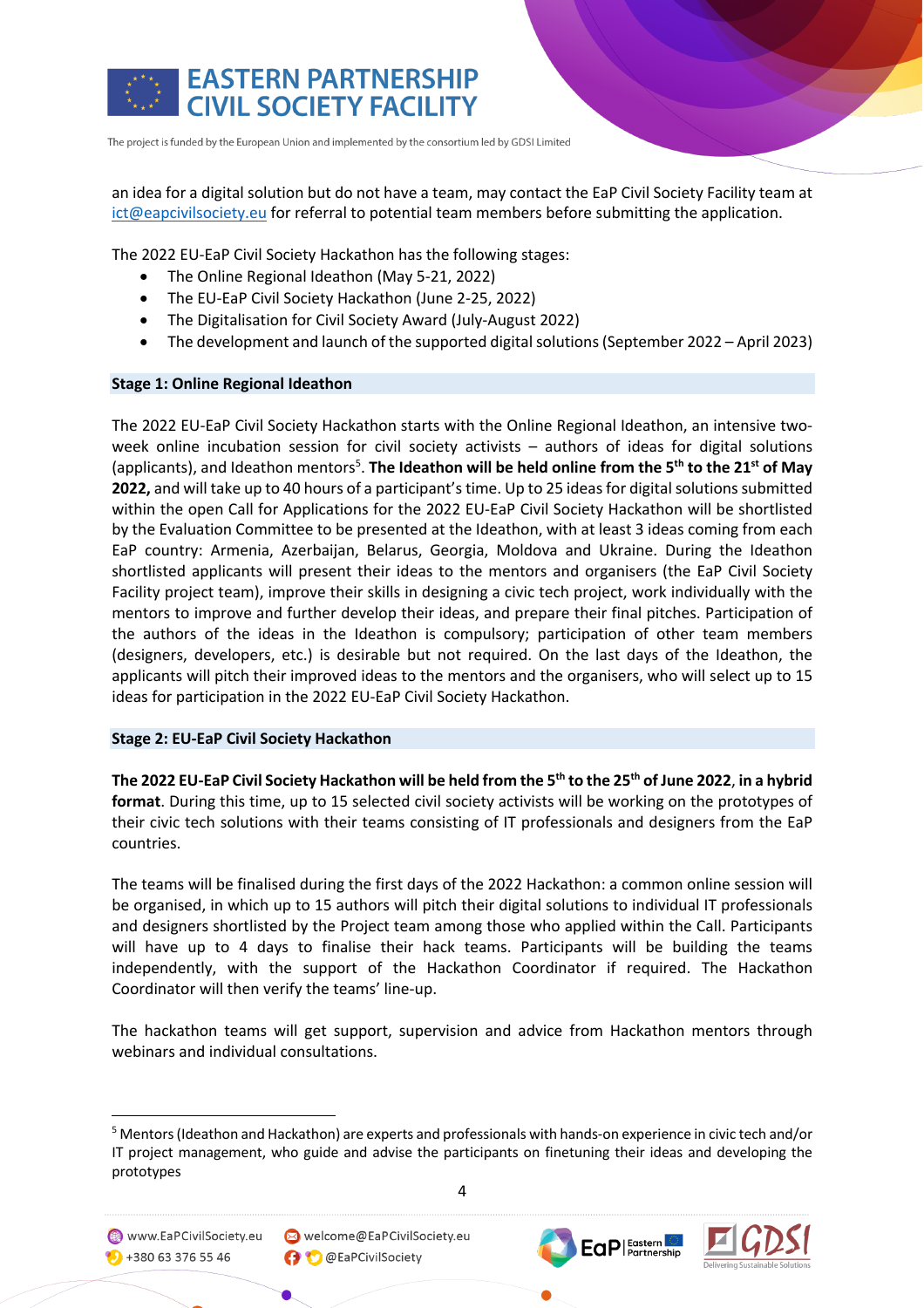

**On the 18th of June,** hackathon participants from each EaP country (or from 2-3 EaP countries) will be invited to meet face-to-face for an **offline hack day**, to consult with locally based Hackathon mentors, work on their projects, participate in the workshop(s), and network with other participants. The hack day and the related logistics are subject to the actual country-specific quarantine restrictions on travelling and public gatherings; participants will be informed of the arrangements no later than 2 weeks before the event.

On the final day of the Hackathon, the teams will present their prototypes to the Hackathon organisers, mentors and other participants. The participants and mentors will evaluate digital solutions developed during the Hackathon. Up to 5 top-scoring ideas (3 by the participants' vote and 2 by the mentors' vote) will be nominated for the 2022 Digitalisation for Civil Society Award, seeking to support the full-fledged development of the best solution(s) designed by the 2022 Hackathon participants.

The 2022 Ideathon and Hackathon will be delivered using three main platforms: ZOOM (for webinars with mentors, opening / closing sessions and pitches), Slack (for consultations with mentors and teamwork) and Trello (for finalizing hack teams).

### **Stage 3: Digitalisation for Civil Society Award**

In July 2022, the authors of the digital solutions nominated for the **2022 Digitalisation for Civil Society Award** will be invited to apply for the support within a Restricted Call for Applications.

An independent Selection Committee will select one or more ideas of civic tech solutions for full development and launch. Following approval of the European Union, the decision of the Selection Committee and the EaP Civil Society Facility team on the winner(s) and the amount of the financial support to be awarded will be announced.

# **4. Cost of Participation**

The cost of participation in the 2022 EU-EaP Civil Society Hackathon will be covered by the European Union, and includes:

- If required, travel expenses outside or within the hosting countries for the participants of the offline hack day who are based outside of the hosting cities: a return trip between the address specified in the application (an EaP country) and the hosting city as defined by the hackathon organisers;
- hotel accommodations (average of 2 nights) for the participants based outside of hosting cities, for the period of the offline hack day (provisionally  $18<sup>th</sup>$  of June 2022);
- meals for the period of the offline hack day (provisionally 18<sup>th</sup> of June 2022);
- daily allowance for the participants based outside of hosting cities, for the period of the offline hack day (provisionally  $18<sup>th</sup>$  of June 2022).

# **5. Financial Support Available to Winner(s)**

The EaP Civil Society Facility team makes sure the winning digital solution(s) is(are) developed and launched and put into use for its purpose.

www.EaPCivilSociety.eu  $\bigodot$  +380 63 376 55 46

Welcome@EaPCivilSociety.eu **O** @EaPCivilSociety



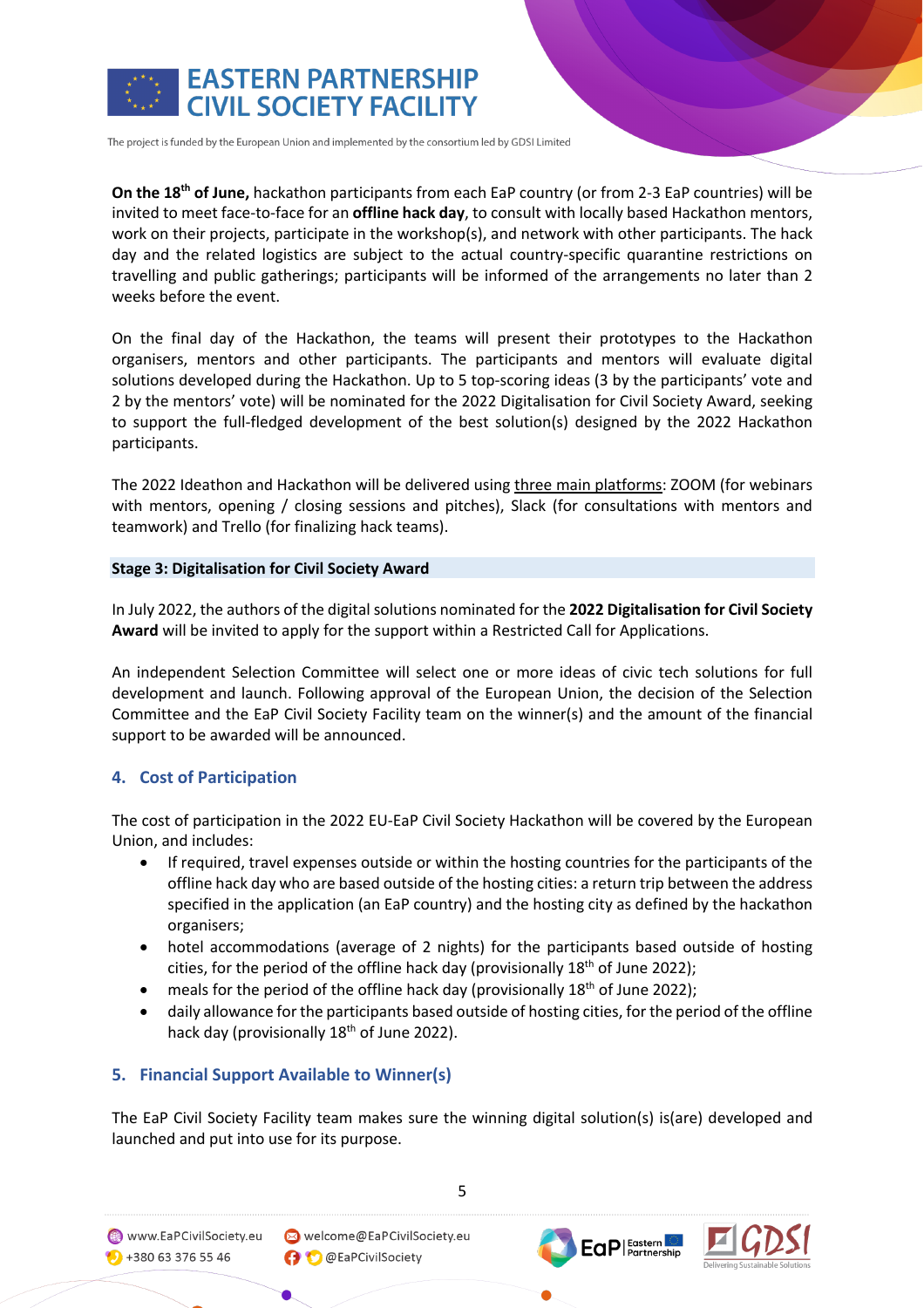

The type and amount of support for the winner(s) will be determined on a case-by-case basis depending on the needs, the subject matter of the project, technical and innovative value of the project, etc., as well as in accordance with the terms of the memoranda of co-operation between the EaP Civil Society Facility and the successful applicant.

In addition to financial support, the winner(s) of the 2022 EaP Civil Society Hackathon will be provided with mentor and administrative support, and with assistance in promoting the developed civic tech solution.

# **6. Eligibility Criteria**

Participation in the 2022 EU-EaP Civil Society Hackathon is open to all citizens and CSOs from the Eastern Partnership countries – **Armenia, Azerbaijan, Belarus, Georgia, Moldova and Ukraine**. Applications from grassroots activists and young professionals from across the region are encouraged.

There are three sets of eligibility criteria, relating to:

- (1) the applicants from civil society (authors of the ideas of civic tech solutions).
- (2) the applicants IT professionals and graphic designers.
- (3) the ideas of digital solutions.

#### **6.1 Eligibility of applicants from civil society (authors of the ideas of civic tech solutions)**

In order to be eligible for the 2022 EU-EaP Civil Society Hackathon the applicant must:

- be a natural person;
- be a national of one of the Eastern Partnership countries (Armenia, Azerbaijan, Belarus, Georgia, Moldova and Ukraine);
- be above 18 years old;
- have a proven track record of civic engagement, for example, of working (including by volunteering) in a CSO, groups of civil activists or taking an active role in his/her community in at least one EaP country;
- have a good command of English and/or Russian;
- assume responsibility and show commitment for the digital solution proposed, by gathering an initial team with the skills required to develop a prototype of the proposed solution.

Upon request of the organisers, shortlisted applicants should provide the following documents:

- 1. a copy of the passport or national identity card as proof of citizenship and age, or any other valid document proving the nationality and age of the applicant;
- 2. a letter of support from a relevant CSO, an activists group or a community organisation (if available).

### **6.2 Eligibility of applicants – IT professionals and graphic designers**

In order to be eligible for the 2022 EU-EaP Civil Society Hackathon the applicant must:

- be a natural person;
- be a national of one of the Eastern Partnership countries (Armenia, Azerbaijan, Belarus, Georgia, Moldova and Ukraine);
- be above 18 years old;

6

www.EaPCivilSociety.eu  $\bigcirc$  +380 63 376 55 46



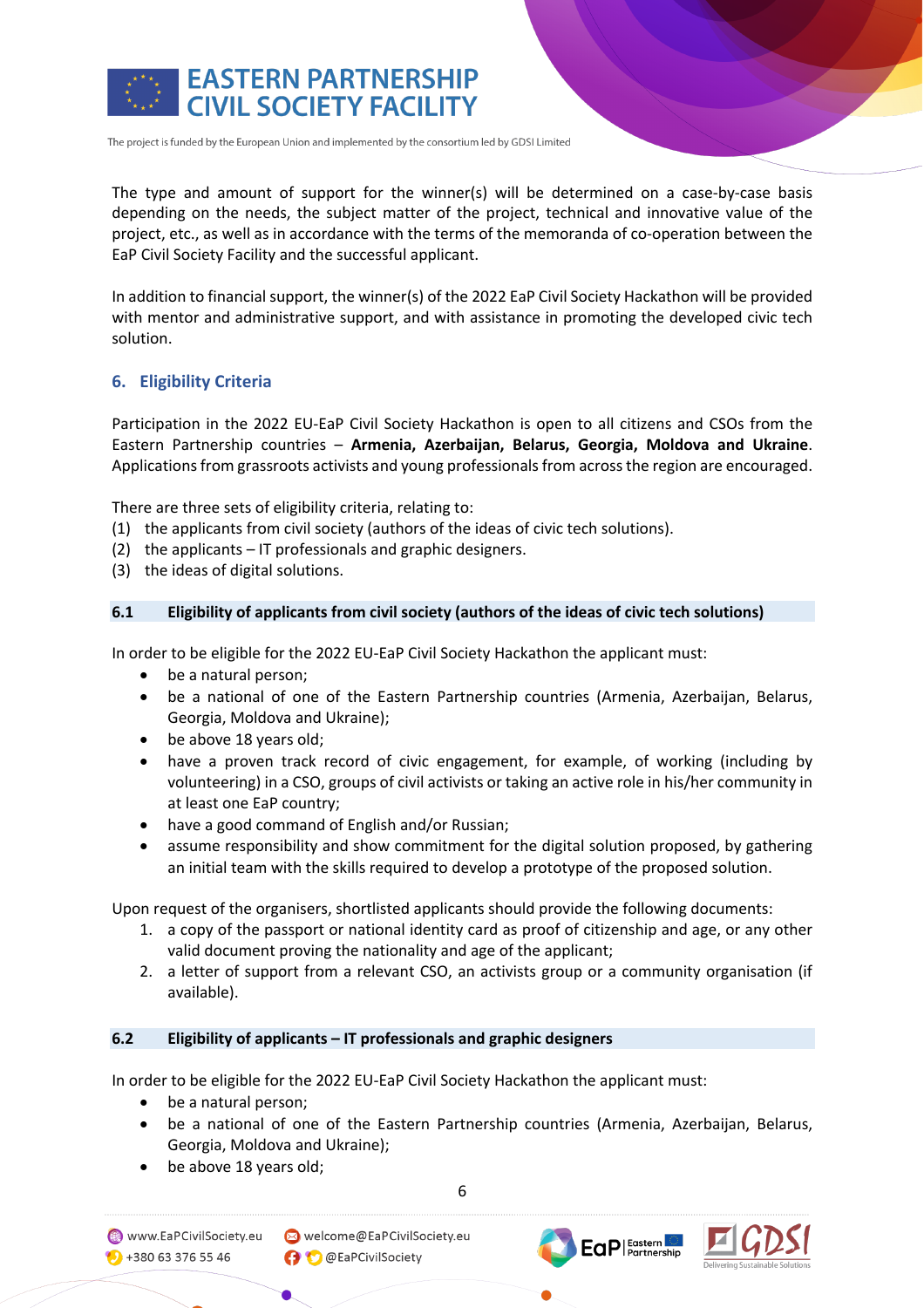

- have a proven track record of experience as an UX/UI or graphic designer, software developer (web, mobile, frontend, backend, full stack), quality assurance specialist, business analyst, product manager / product owner, data analyst, web or data architect, etc.
- have a good command of English and/or Russian.

Upon request of the organisers, shortlisted applicants should provide the following documents:

- 1. a copy of the passport or national identity card as proof of citizenship and age, or any other valid document proving the nationality and age of the applicant;
- 2. examples of the applicant's work (portfolio).

### **6.3 Eligibility of the ideas of digital solutions**

As described in the sections above, the 2022 EU-EaP Hackathon is focused on those societal challenges faced by young people $<sup>6</sup>$  in the EaP countries. Therefore, preference will be given to ideas for digital</sup> solutions that:

- address a specific challenge faced by young people on one or more EaP country; and/or
- are designed to be used primarily by young people from one or more EaP country; and/or
- are proposed by a young civil society activist<sup>7</sup> and/or a person affiliated with a youth CSO or informal group.

Other digital solutions will be accepted as well, provided they address the needs of communities, help citizens to better hold their governments to account and/or lead to the improvement of public services in one or more EaP country.

Irrespective of whether proposed solutions address the needs of youth or focus on other societal issues, the solutions are expected to fall within one or several of the following technical categories:

- **e-Participation:** helping citizens engage in policy- and decision-making, making the processes easier to understand and/or access, and enabling constant feedback and two-way communication;
- **e-Transparency:** making public sector decisions and actions more open to scrutiny and enabling public control over civil servants, public procurements and budget spending;
- **Citizens mobilization**: utilizing online tools to engage and motivate citizens, stakeholders and allies for a specific development need or cause;
- **Citizens-to-citizens services**: supporting CSOs in providing services to citizens;
- **CSO transparency & accountability:** supporting CSOs in improving the accountability mechanisms of their organisations and in better linking activities to citizens' needs;
- **e-Government and e-Services**: improving access to the information on public sector organisations, connecting citizens and improving quality of public services.

Civic tech solutions developed within the framework of the EU-EaP Civil Society Hackathon shall foresee strong 'user-system' interaction. Technically, such solutions may be implemented as:

web applications (blogs, websites, web-platforms, interactive maps, etc.);

7

Welcome@EaPCivilSociety.eu **O** @EaPCivilSociety





<sup>6</sup> The Eastern Partnership Civil Society Facility project uses the Eurostat definition of the youth, i.e. between 15 and 29 years old: https://ec.europa.eu/eurostat/web/youth.<br><sup>7</sup> In this context, considering the minimum age requirements for the EU-EaP Hackathon participants, a young

civil society activist is defined as being between 18 and 29 years old.

www.EaPCivilSociety.eu

 $\bullet$  +380 63 376 55 46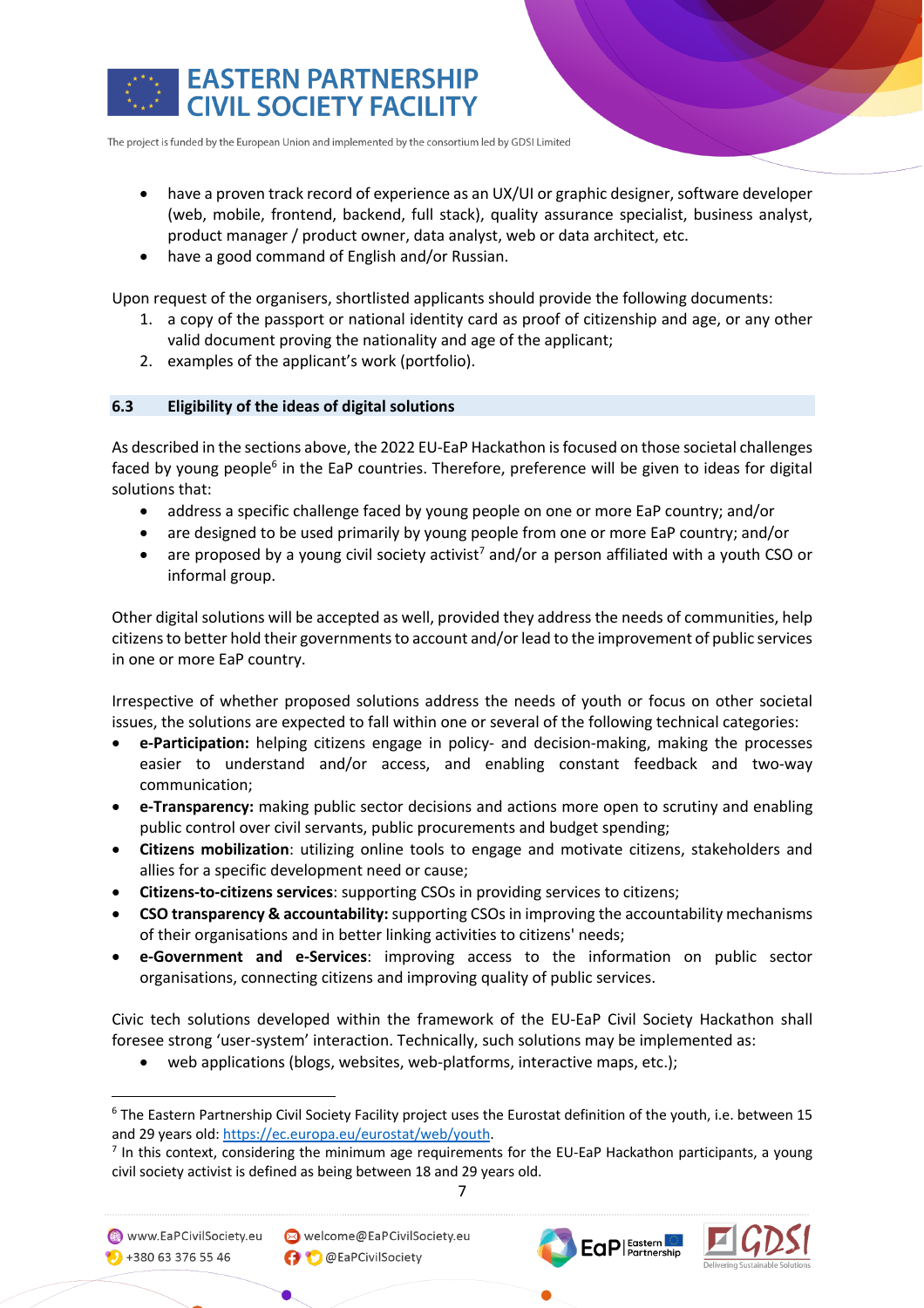

- mobile applications;
- desktop application;
- plugins and widgets;
- SMS-based solutions.

The proposed digital solutions should be technically feasible, sustainable, and realistically implemented within a 10-month period and an expected budget of EUR 12,000.

The proposed solutions may cover any or several of the specific areas above. Preference will be given to applicants whose proposed digital solutions contribute to the annual theme and do not duplicate previously supported solutions. All applicants are advised to check previous Hackathon winners: https://eapcivilsociety.eu/hackathons/civil-society-digitalisation-award.

All digital solutions supported under the EU-EaP Civil Society Hackathon programme shall be designed and implemented in accordance with the principles of good governance and human rights, gender equality, cultural diversity, environmental sustainability and the inclusion of socially or economically disadvantaged groups, including, but not limited to national/ethnic/religious/sexual orientation minorities, persons with disabilities, children or internally displaced persons, wherever these issues are of particular relevance.

## **Ineligible ideas of digital solutions**

The following types of digital solutions ideas are ineligible:

- pure information (news) websites and pages, with little or no 'user-system' interaction;
- pure for-profit (commercial) IT products, with little or no social value;
- upgrading or maintaining existing (i.e., launched and functioning) platforms and applications<sup>8</sup>;
- the websites and platforms of individual organisations, institutions, communities, projects, groups, etc., and/or networks of such organisations;
- IT tools supporting political parties or candidates;
- IT tools aiming to proselytise (i.e., attempt of any religion or religious individuals to convert people to their beliefs).

### **Target audience**

The proposed civic tech solutions need to target and be utilised by the citizens of one or more EaP country.

### **Number of applications per applicants**

The applicant may **not** submit more than one application for this Call for Hackathon applications. The applicants already having received a Digitalisation for Civil Society Award will not be eligible.

# **7. How to apply and the procedures to follow**

To apply for participation in the 2022 EU-EaP Civil Society Hackathon, the applicants need to:

- 1. Check the eligibility criteria;
- 2. Collect all necessary supporting documents as described above;



<sup>&</sup>lt;sup>8</sup> Such actions are eligible for support under the Civic Digital Fellowship programme of the EaP Civil Society Facility: https://eapcivilsociety.eu/fellowships-2

www.EaPCivilSociety.eu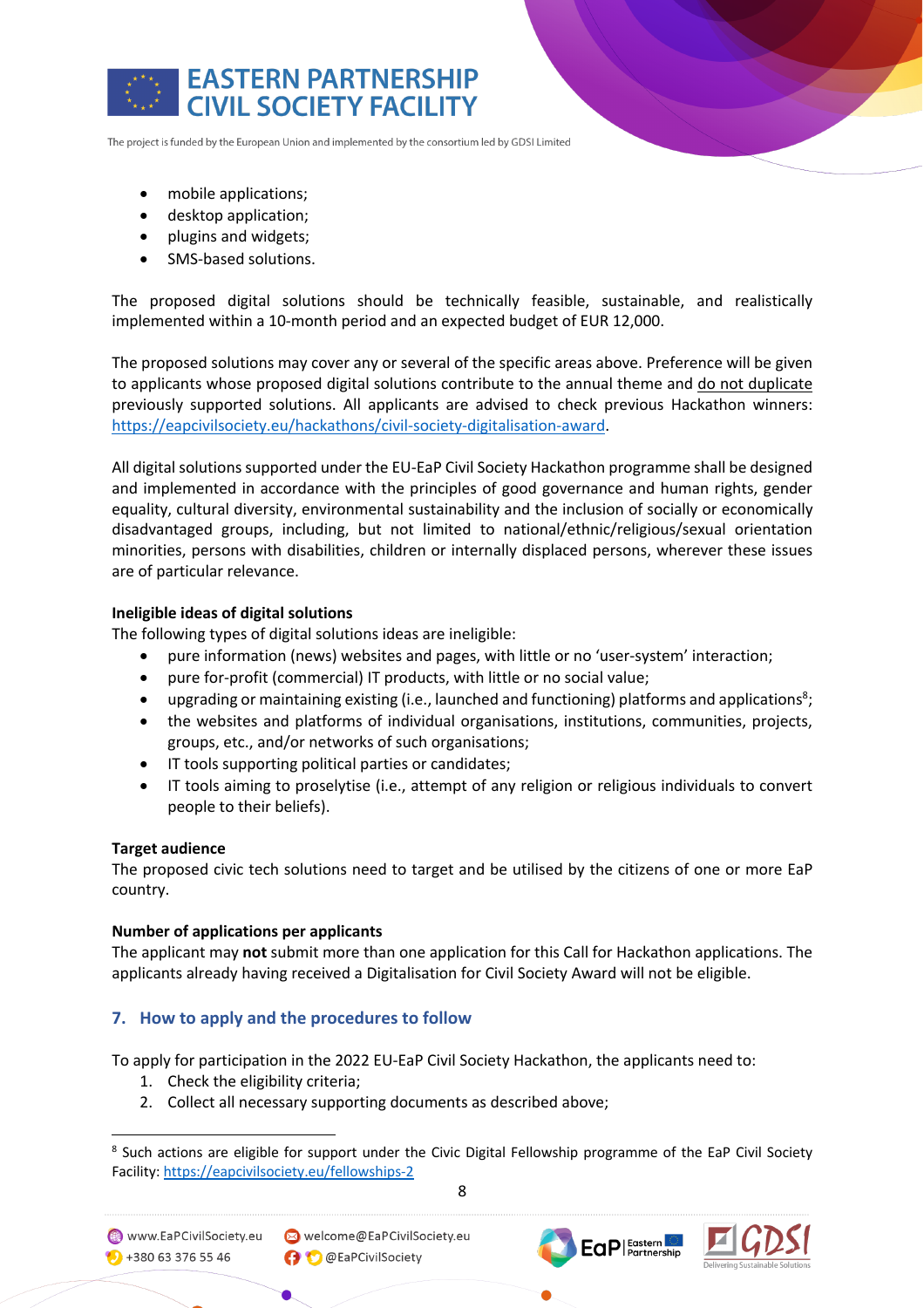

3. Fill in the online application form at http://ict.eapcivilsociety.eu/ and submit it before 23.00 (CET) on the 18th of April 2022, if applying with an idea for a digital solution, or before 23.00 (CET) on the 23<sup>rd</sup> of May 23 2022, if the applicants are IT professionals or graphic designers.

In order to build long-term partnerships and cooperation between civil society and professional IT communities in the EaP region, applications for the 2022 EU-EaP Civil Society Hackathon are accepted only from teams that possess minimum technical skills for developing a prototype of the proposed digital solution and consist of at least one subject-matter-expert and two technical experts (a developer and a designer, or two developers) responsible for the technical implementation of the proposed IT product. There is no limit on the maximum number of team members. Upon request, the EaP Civil Society Facility team can support the interested applicants in contacting potential technical experts (developers and designers) in advance; the responsibility of building the team rests with the applicant.

At the same time, the EaP Civil Society Facility team allows IT professionals to apply individually for the 2022 EaP Civil Society Hackathon, to provide addition support to selected teams.

According to the targeted groups of participants, there are two online application forms for the EU-EaP Civil Society Hackathons:

- for civil society activists suggesting an idea for a civic tech solution to be developed within the 2022 EU-EaP Civil Society Hackathon, and
- for IT professionals and graphic designers who want to participate in the development of the selected solutions.

Applications must be submitted in accordance with the instructions in the Hackathon application form and the Guidelines for Hackathon Applicants. Applicants may apply in English or Russian. Organisers may provide interested applicants with sample application upon request, for information purposes only. In order to submit an application, an applicant should fill in the online application form at http://ict.eapcivilsociety.eu/ and upload any supporting documents, if needed.

Questions and requests may be sent by e-mail no later than two working days before the deadline for the submission of applications to ict@eapcivilsociety.eu.

To ensure the equal treatment of applicants, the Selection Committee cannot give a prior opinion on the eligibility of applicants or a proposed digital solution.

No individual replies will be given to questions. All questions and answers as well as other important notices to applicants during the course of the procedure, will be published at http://ict.eapcivilsociety.eu/, as appropriate. It is therefore advisable to consult the above-mentioned website regularly in order to be informed of the questions and answers published.

## **7.1 Digital solution proposal**

Applying with an idea for a digital solution to be developed at the 2022 EU-EaP Civil Society Hackathon, applicants need to describe the proposed solution in brief, indicating:

• the specific problem(s) to be addressed and how the proposed IT solution will help solving it/them;

www.EaPCivilSociety.eu  $\bigcirc$  +380 63 376 55 46

Welcome@EaPCivilSociety.eu **O** @EaPCivilSociety





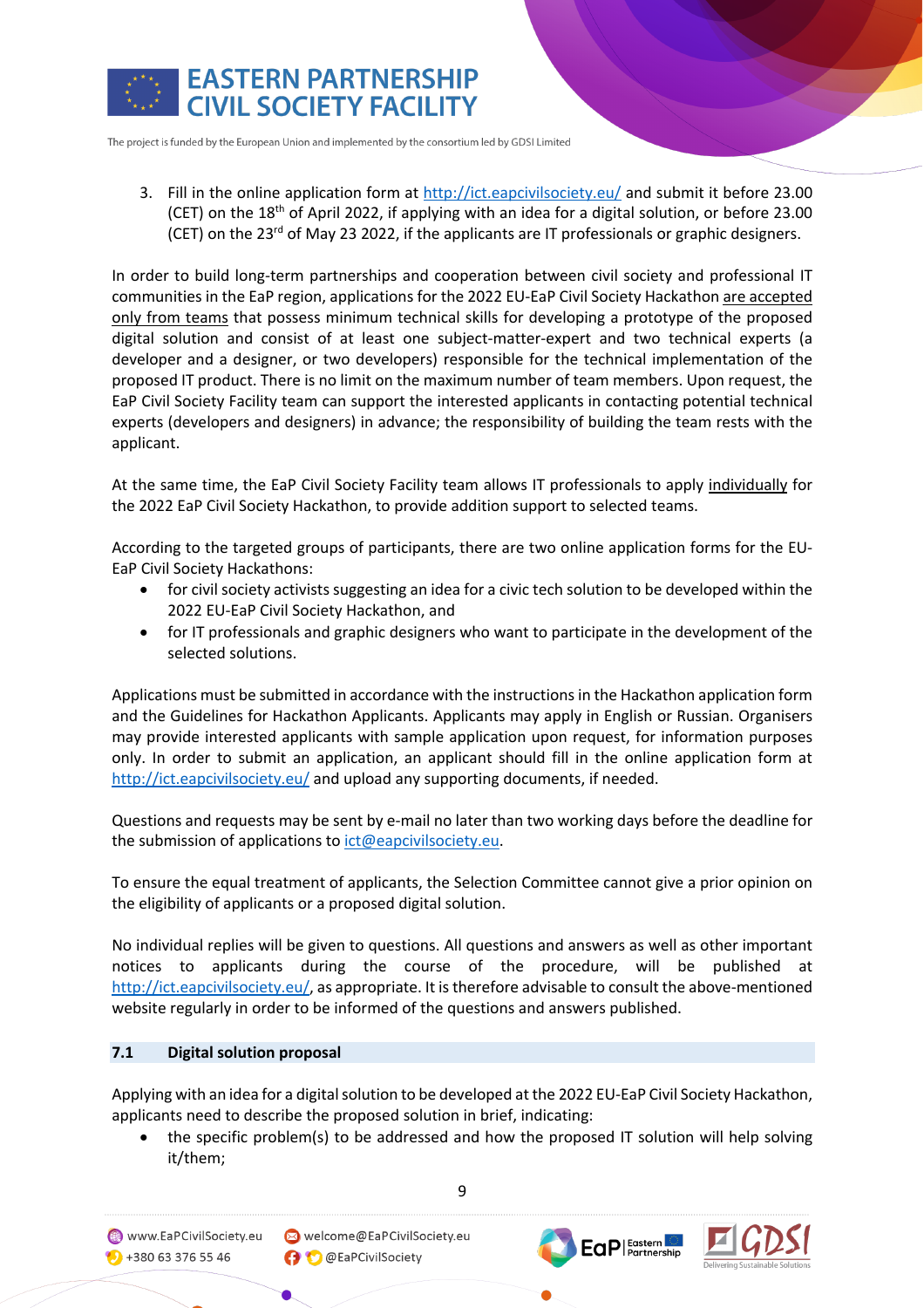

- how the proposed IT solution addresses the needs of the targeted community(-ies), helps citizens to better hold their governments to account and/or leads to the improvement of public services in their home country and the EaP region;
- the main users of the proposed solution and how they will benefit from its launch;
- other IT products that tackle the same problem (if exist) and the differences with the proposed solution;
- if relevant, how the proposed solution is related to the 2022 Hackathon annual theme (Hack4Youth);
- how the proposed IT solution will be maintained and updated in the future;
- the team proposed for participating in the Hackathon, and team members' expertise.

The author shall be in the position to start the development of the proposed digital solution no later than the 1<sup>st</sup> of October 2022 in case he/she is successful and awarded the Digitalisation for Civil Society Award.

### **7.2 Applications from IT professionals and graphic designers**

IT professionals and graphic designers applying for participation in the 2022 EU-EaP Civil Society Hackathon need to:

- detail their work experience in developing digital solutions (portfolio),
- list their areas of expertise, and
- describe their experience (if any) and motivation (interest) in working with civil society.

# **8. Evaluation and selection of applications**

Applications will be examined and evaluated by the Hackathon Selection Committee with the possible assistance of external assessors. Once the Selection Committee has completed its work the list of applicants to be invited to the 2022 EU-EaP civil Society Hackathon is submitted for approval to the European Union (European Commission DG NEAR).

All applications will be assessed according to the following steps and criteria.

### **8.1 Administrative checks of the submitted applications**

The following will be assessed:

- Compliance with the submission deadline. If the deadline has not been met, the application will automatically be rejected.
- Compliance with the eligibility criteria. If the applicant and/or the proposed idea for a digital solution do not meet the eligibility criteria stated in Section 6, the application will be rejected on this sole basis.
- All requested information and supporting documents (if relevant) are provided.

If any of the requested information is missing or is incorrect, the application may be rejected on that **sole** basis and the application will not be evaluated further. The applications that pass the first administrative check will be further evaluated.



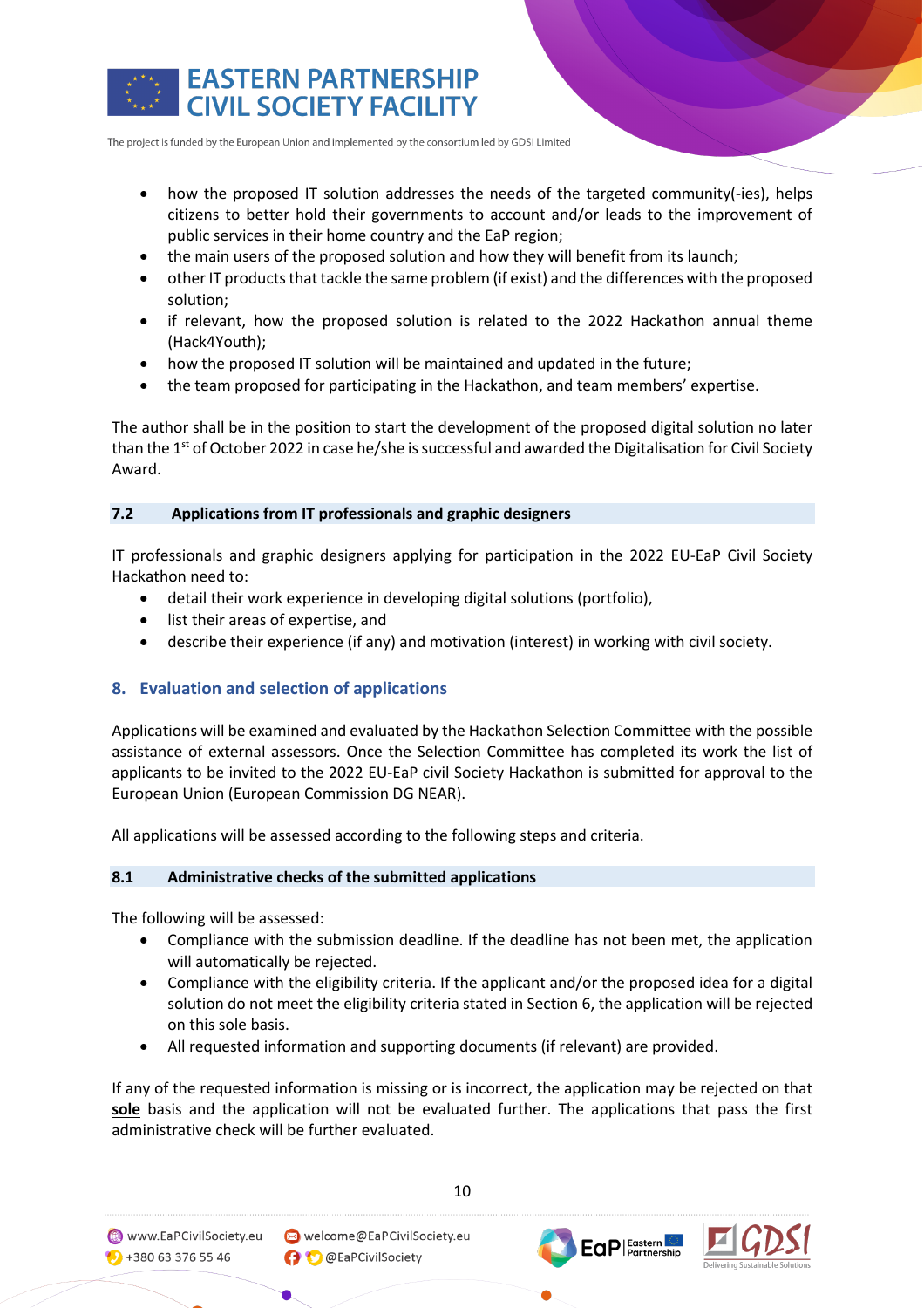

#### **8.2 Evaluation of the applications with the ideas of digital solutions**

The quality of the applications, including the proposed IT solution and capacity of the applicants and teams, will be evaluated using the evaluation criteria in the evaluation grid below provided on page 11.

The Evaluation Committee will assess the applicants' (authors') motivation as well as their and their teams' capacity to ensure that they:

- are committed to values associated with respect for fundamental human rights;
- have appropriate language skills for participation in the Hackathon;
- are directly responsible for the preparation and management of the proposed digital solution;
- have capacity and professional competencies to prototype the proposed digital solution.

Applicants can proceed to the next stage of the evaluation only if they fulfil the requirements above.

The Selection Committee will use the following criteria for assessing the applicants' ideas for digital solutions:

- the description of specific needs of communities (one or more);
- the proposed idea addresses the needs of communities, helps citizens to better hold their governments to account and/or leads to the improvement of public services in one or more EaP country;
- the proposed idea is within one or more of the key areas, as described in Section 6.3;
- the proposed idea contributes to the annual theme of the EaP Civil Society Facility (2022 European Year of Youth) and EU-EaP Hackathon (Hack4Youth);
- relevance of the proposed idea to the needs and priorities of the targeted society / community;
- the proposed idea is likely to achieve the expected impact;
- the proposed idea is technically implementable and sustainable;
- the proposed idea is relevant for more than one country of the EaP region (multiplication effect).

The applications will receive an overall score out of 56 using the breakdown in the evaluation grid below. The evaluation will also check compliance with the instructions on the Digital Solution Proposal, which can be found in Section 7 of the Guidelines.

The evaluation criteria are divided into headings and subheadings. Except for subheading 1.4, each subheading will be given a score between 0 and 5 as follows: 0 = no valid response / no relevance; 1 = very poor;  $2 = poor$ ;  $3 = adequate$ ;  $4 = good$ ;  $5 = very good$ .

| Subheading                                                                                             |       | <b>Scores</b> |  |
|--------------------------------------------------------------------------------------------------------|-------|---------------|--|
| 1. Relevance of the digital solution                                                                   |       | 26            |  |
| 1.1 How relevant is the proposed solution to the objectives and priorities of the Call?                | $5*2$ |               |  |
| 1.2 How relevant is the proposed solution to the needs of the targeted society /<br>community?         | $5*2$ |               |  |
| 1.3 How clearly defined and strategically chosen are the specific needs / problems to be<br>addressed? |       |               |  |

11

www.EaPCivilSociety.eu  $\bigodot$  +380 63 376 55 46

Welcome@EaPCivilSociety.eu **O** @EaPCivilSociety

**EaP** | Eastern

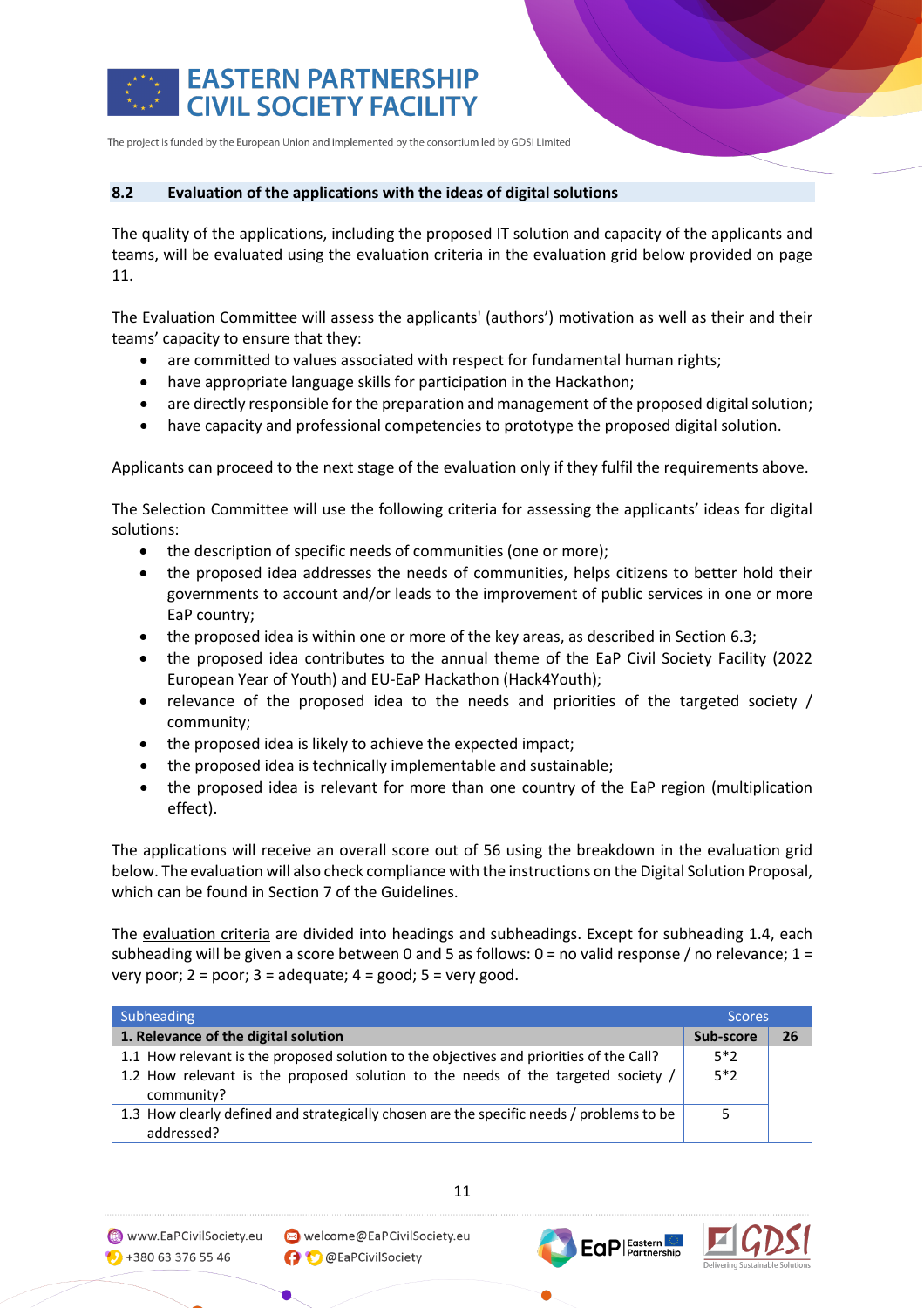

# **EASTERN PARTNERSHIP CIVIL SOCIETY FACILITY**

The project is funded by the European Union and implemented by the consortium led by GDSI Limited

| 1.4 Does the proposed solution respond to the annual theme of the EaP Civil Society                                                       | 1          |    |
|-------------------------------------------------------------------------------------------------------------------------------------------|------------|----|
| Facility and EU-EaP Civil Society Hackathon, as described in Section 2?                                                                   | $(0 = no,$ |    |
|                                                                                                                                           | $1 = yes$  |    |
| 2. Effectiveness and feasibility of the digital solution                                                                                  | Sub-score  | 20 |
| 2.1 Is the proposed solution consistent with the objectives and expected results?                                                         | $5*2$      |    |
| 2.2 Is the proposed solution implementable in technical terms?                                                                            | $5*2$      |    |
| 3. Sustainability of the digital solution                                                                                                 |            | 10 |
| 3.1 Is the proposed solution likely to have multiplier effects? (including scope for further                                              | 5          |    |
| development, expansion and replication)                                                                                                   |            |    |
| 3.2 Is the proposed solution sustainable?                                                                                                 |            |    |
| Financially (How will it be financed / maintained after the funding ends?)<br>1)                                                          |            |    |
| Institutionally (Will structures allowing the IT product to function be in place<br>(2)                                                   |            |    |
| after the initial launch? Will there be local 'ownership' of the developed IT<br>product?)                                                |            |    |
| At policy level (Is there a legislative framework in place to ensure the effective<br>(3)<br>utilization of the proposed solution, etc.?) |            |    |
| TOTAL SCORE                                                                                                                               |            | 56 |

*\*\*these scores are multiplied by 2 because of their importance*

The Selection Committee will shortlist between 20 and 25 best scoring applications, ensuring the representation of at least 3 ideas of digital solutions from each EaP country, and striving for gender balance. The shortlisted participants will be informed by email of the evaluation results, and invited to join the Online Regional Ideathon.

### **8.3 Evaluation of applications from IT professionals and graphic designers**

All applications from IT professionals and graphics designers will be assessed against the technical requirements for developing prototypes for the digital solutions selected for participation in the 2022 EU-EaP Civil Society Hackathon.

The Selection Committee will shortlist all IT professionals and graphic designers with relevant skills. The applicants approved by the European Union will be invited to join the Hackathon and the hack teambuilding process. Participants will be building the teams online independently, with the technical experts joining any team of their choice. The Hackathon Coordinator will provide any support, if required, and then verify the teams' line-up.

# **9. Pre-Hackathon Activities: Online Regional Ideathon**

All shortlisted applicants – authors of the ideas for digital solutions are required to participate in the Online Regional Ideathon planned from the  $5<sup>th</sup>$  to the 21<sup>st</sup> of May 2022, to work on their ideas for digital solutions and present them to the Ideathon mentors and organisers. The participants are expected to dedicate up to 40 hours of their time to Ideathon-related activities. Other team members are encouraged to join the Ideathon, too.

The final selection of the 15 ideas for digital solutions invited to participate in the 2022 EU-EaP Civil Society Hackathon will be done based on the final presentations (pitches) of their solutions on the 20<sup>th</sup> and 21<sup>st</sup> of May 2022. All Ideathon mentors will vote independently on the proposed ideas and

www.EaPCivilSociety.eu  $\bullet$  +380 63 376 55 46

Welcome@EaPCivilSociety.eu O @EaPCivilSociety



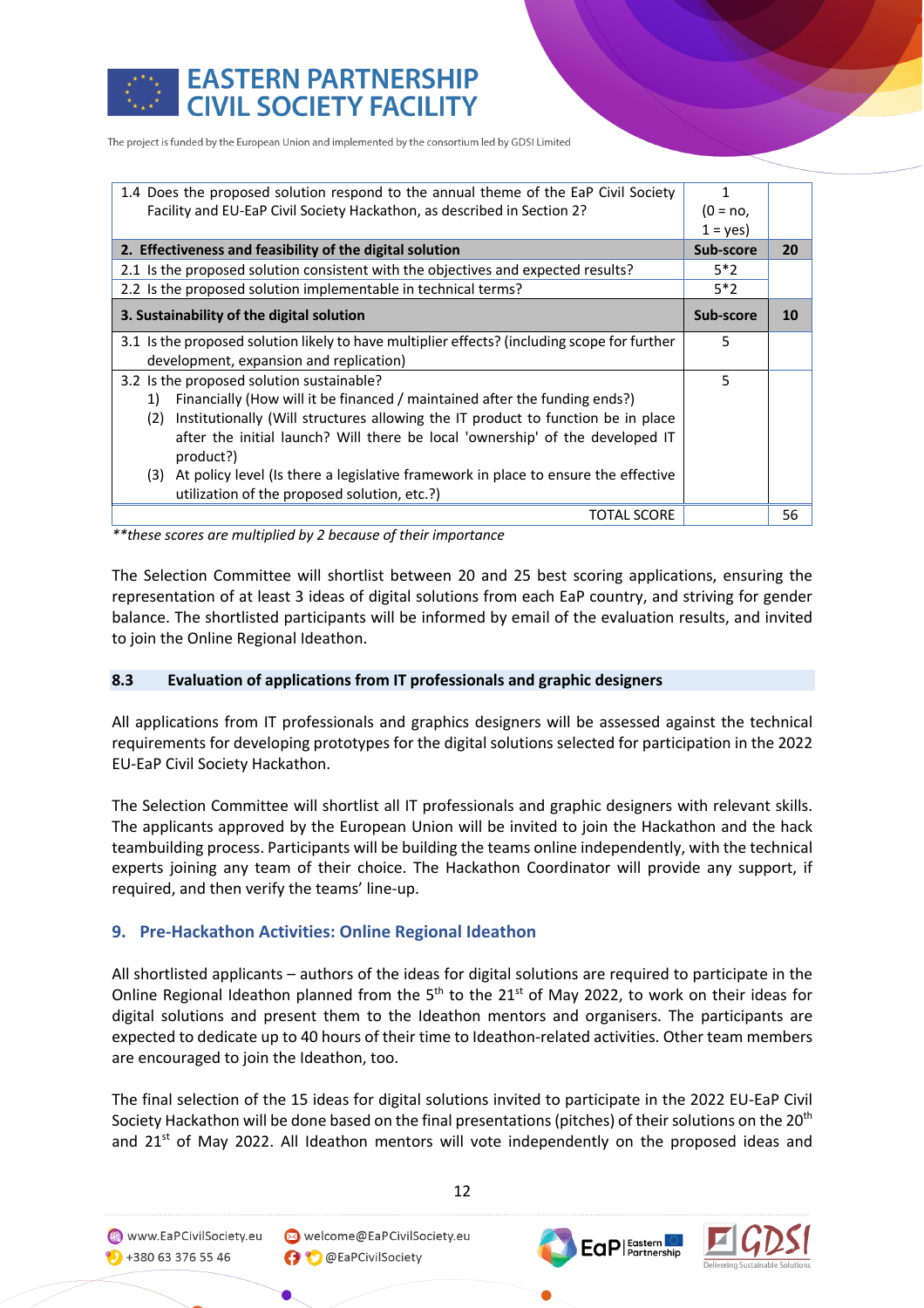

selection will be based on the aggregated scores. The participants will be informed of the results no later than the 23<sup>rd</sup> of May 2022.

The Online Regional Ideathon consists of the following activities which the civil society activists (authors) are required to participate in:

- Introductory online meeting with the organisers, mentors and shortlisted applicants on ZOOM.
- At least two online capacity building events webinars delivered by the Ideathon mentors. These webinars aim to build their IT-related skills and capacities to civic tech projects, and cover such topics as product targeting, success stories and failure cases, good practices, pitching and presentation techniques, etc.
- At least two individual consultations with Ideathon mentors to refine and improve their ideas for digital solutions and prepare the final presentations/pitches according to the suggested template.
- Online pitching day(s) in ZOOM: the participants pitch their ideas to the Ideathon organisers and mentors.

# **10. Implementation of the 2022 EU-EaP Civil Society Hackathon**

The 2022 EaP-EU Civil Society Hackathon will be held from the 2<sup>nd</sup> to the 25<sup>th</sup> of June 2022, and consist of the following compulsory activities:

- Introductory online meeting with the organisers, mentors and participants on ZOOM.
- Building and finalising hack teams on Trello, each consisting of at least 3 persons: the author of the idea and two technical specialists (developer and designer).
- Capacity building week: at least two online capacity building events webinars delivered by the Hackathon mentors on civic tech related topics (product targeting, success stories and failure cases, good practices, pitching and presentation techniques, etc.).
- At least two individual consultations with the Hackathon mentors to refine and improve their prototypes of digital solutions and prepare the final presentations/pitches according to the suggested template.
- Offline hack day for building the capacities of the hackathon participants, consulting local mentors, teams' individual work on their prototypes and networking. The offline hack day is planned for the 18<sup>th</sup> of June and is planned to be held simultaneously in at least two selected locations (subject to the relevant epidemiological restrictions and quarantine measures).
- Online common meeting with the Hackathon Coordinator and mentors on ZOOM, to provide guidance and instructions for the final pitches.
- Online pitching day in ZOOM & voting: each participant pitches the idea to the Hackathon organisers, mentors and other participants; the participants and mentors vote on the digital solutions prototyped during the Hackathon.

The 2022 EaP-EU Civil Society Hackathon will start with an online introductory meeting of the Hackathon organisers, mentors and participants, where the authors of the ideas selected at the Ideathon will pitch their digital solutions to the Hackathon mentors and IT professionals and designers shortlisted by the EU-funded project. The participants will have up to 4 days to independently build and finalise their hack teams. The Hackathon Coordinator will provide support, if required, and then verify the teams' line-up*.* 



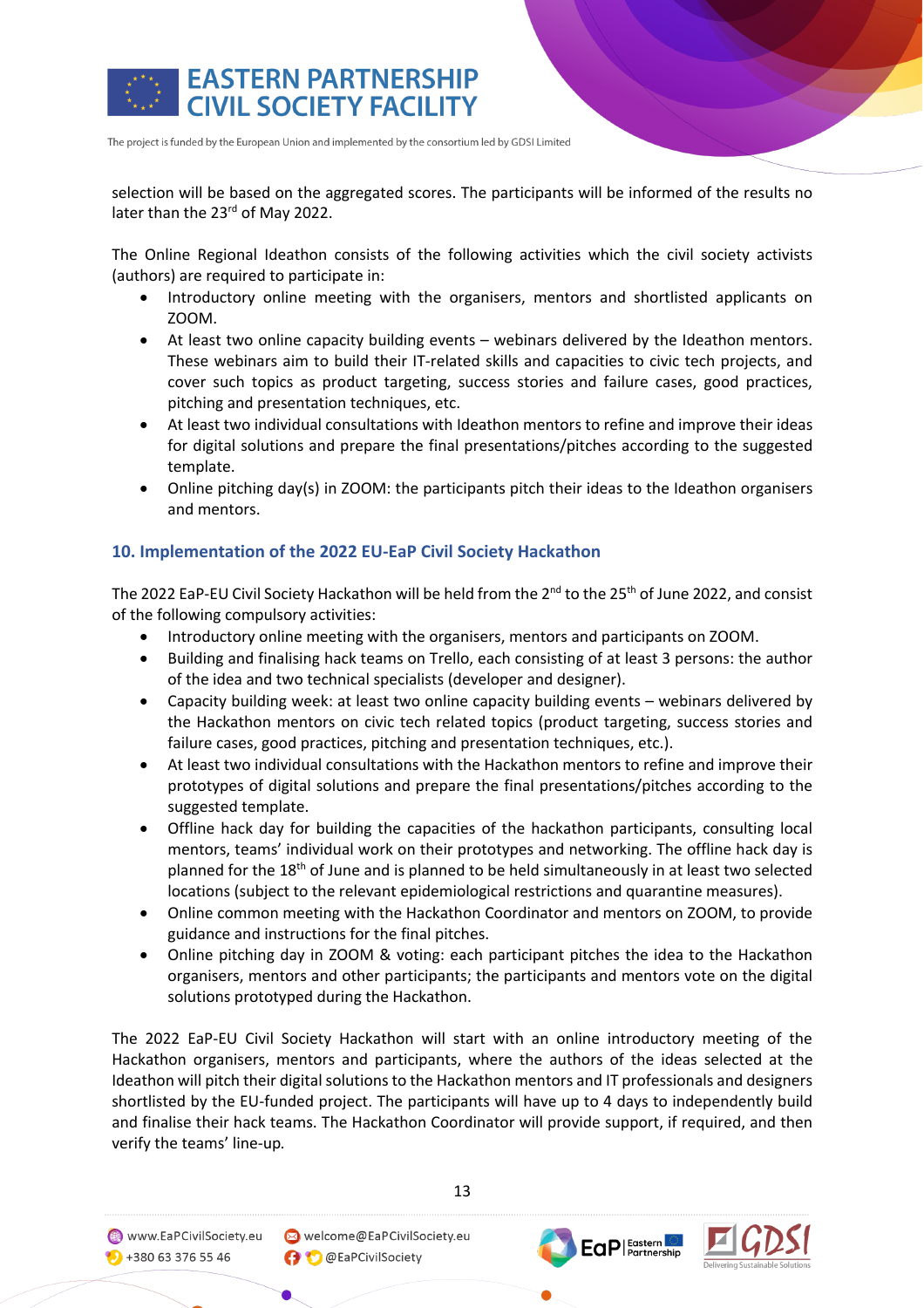

On the final day of the Hackathon, the teams will present their prototypes to the Hackathon organisers, mentors and other participants. Each participant of the Hackathon evaluates all solutions with the exception of his/her own, using a 5-score scale, from 1 = very low quality to 5 = excellent. The three top-scoring ideas for IT solutions selected based on the participants' vote, and two top-scoring idea selected by the Hackathon mentors will be nominated for the Digitalisation for Civil Society Award meant to support the full-fledged development of the best solution(s) designed during the 2022 Hackathon.

The following criteria will be used for the online evaluation of the presented IT solutions by the Hackathon participants and the mentors:

- 1. feasibility of the proposed solution;
- 2. relevance of the proposed solution to the objectives of the Hackathon and the target group;
- 3. impact on the situation and the target group;
- 4. sustainability of the proposed solution.

In order to support EaP civil society in its effort to address the most challenging social issues facing the region, following the vote, the EaP Civil Society Facility team and the European Union may nominate for the EaP Civic Digital Fellowships<sup>9</sup> one or more EU-EaP Hackathon participant(s), whose digital solution(s) received top scores for impact and relevance.

# **11. Implementation of the Proposed Solution**

Authors of the digital solutions nominated for the 2022 Digitalisation for Civil Society Award will be invited to submit full applications for the development and launch of the proposed IT products. Based on the applications received, an independent Selection Committee will select one or more winning digital solution(s) – recipient(s) of the Award.

The winner(s) will receive support from the EU through its EaP Civil Society Facility project for the fullfledged development of the proposed civic tech solution, until the launch of the developed IT product.

The support is designed to allow each winner to implement his/her idea in two ways:

- **Engagement of additional technical expertise** for those who lack relevant capacities and human resources to fully implement the IT solution. The support will help to cover the expenses relevant for the full implementation and launch of the winning IT tool. It may include hiring IT specialists, obtaining additional software, paying for a domain name and hosting for at least one year, getting access to the state registers and/or visual databases, etc.
- *or*
- **Recruiting the services of an IT agency/company**. The winning team will be requested to collect at least three proposals from IT companies (quotes and agencies' experience in developing similar solutions) and submit to the EaP Civil Society Facility project for final approval.







<sup>9</sup> The Fellowship nominees will need to adapt their applications (solution description and the budget) according to the Civic Digital Fellowship requirements and submit a satisfactory full application; the final decision for awarding the Fellowship stays with the EaP Civil Society Facility Team and the Contracting Authority.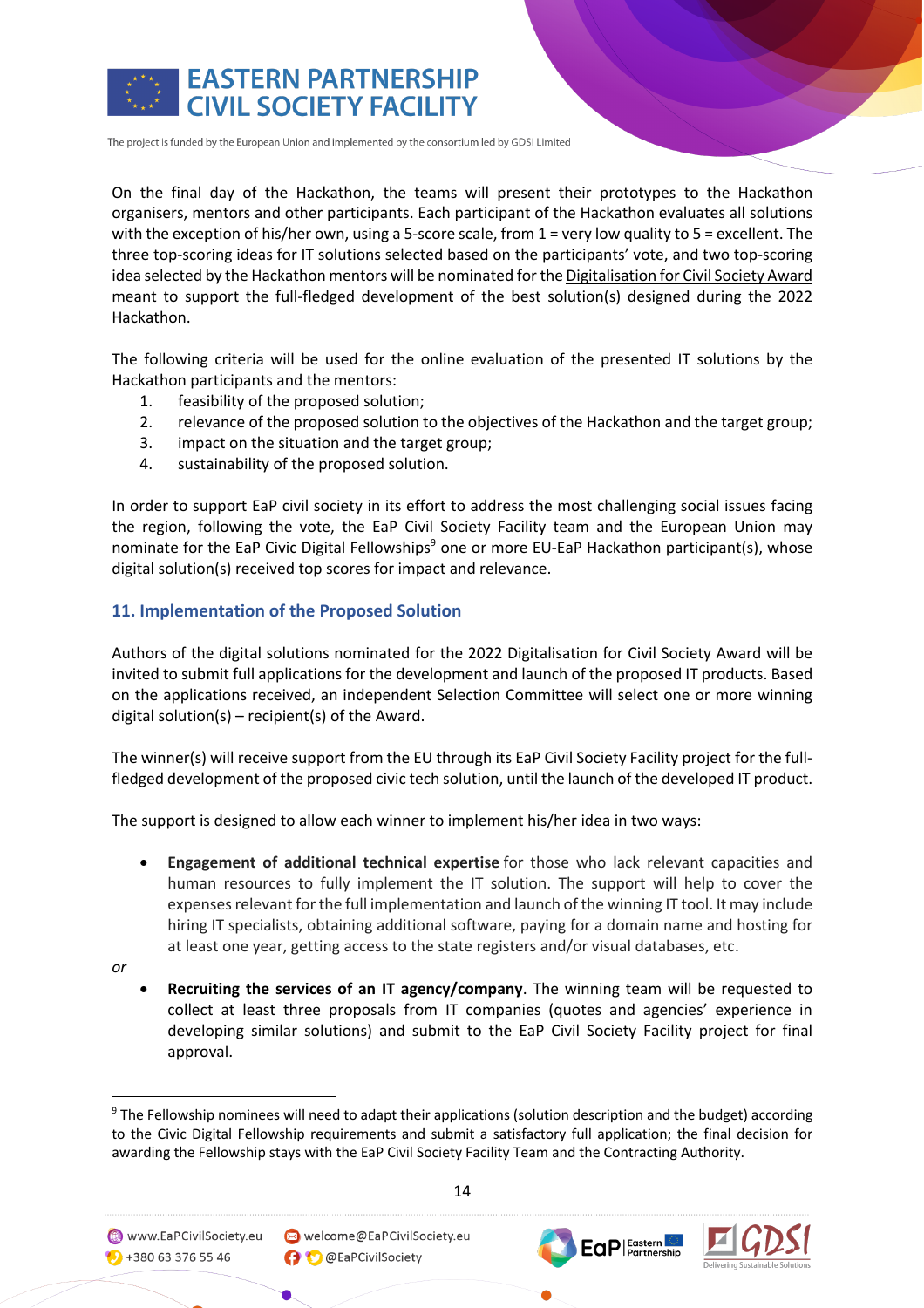

Financial support to the winner(s) will be provided in line with the conditions specified in a standard award agreement. Next to the financial support, the EaP Civil Society Facility team will provide each Award recipient with supervision, administrative support and assistance in promoting the developed digital solution.

The EaP Civil Society Facility team will monitor the development and launch of the winning solution(s).

After completion, each Award recipient must submit a final report to demonstrate the results of the developed digital solution. An outline of the report is presented in Annex C.

#### **11.1 Intellectual property rights and liabilities**

Authors of the winning ideas for digital solutions keep the intellectual property rights and subsequent liabilities with regards to the developed IT products, including the liability to observe international and national copyright laws.

The winner(s) is(are) obliged to support, maintain and update (if needed) the developed IT product for a period of not less than one year following its launch.

The Award recipients are obliged to provide free and unimpeded access to the developed IT products to all citizens – final users of the solutions, and to the source code of the IT products for civil society organisations from EaP countries, either by publishing it on an open-source platform, or by request.

#### **11.2 Visibility**

The Hackathon winners must take all necessary steps to publicise the fact that the European Union has financed the development of the digital solution.

The winners must comply with the objectives and guarantee the visibility of the EU financing as specified in the Communication and Visibility Requirements for EU External Actions (https://ec.europa.eu/international-partnerships/comm-visibility-requirements\_en), as well as in any relevant country-specific communication and visibility guidelines (if applicable)<sup>10</sup>. They will be provided with support from the EaP Civil Society Facility project team in promoting their digital solutions and complying with the EU visibility requirements, and furthermore, will be required to acquire prior approval from the EaP Civil Society Facility project team for use of any visibility materials.

#### **10.3 Alumni network**

The EaP Civil Society Facility team will invite the participants of the 2022 EU-EaP Civil Society Hackathon to join the informal EaP Civil Society Hackathon Alumni network. The alumni will be encouraged to participate in the events organized or supported by the project (for example, participation in EaP Civil Society Fellowship programme) and to contribute to a database of the alumni's ideas for civic tech solutions (https://ideas.eapcivilsociety.eu/).

15

www.EaPCivilSociety.eu  $\bigcirc$  +380 63 376 55 46



<sup>&</sup>lt;sup>10</sup> The reference to the relevant communication and visibility guidelines will be included in the award agreement.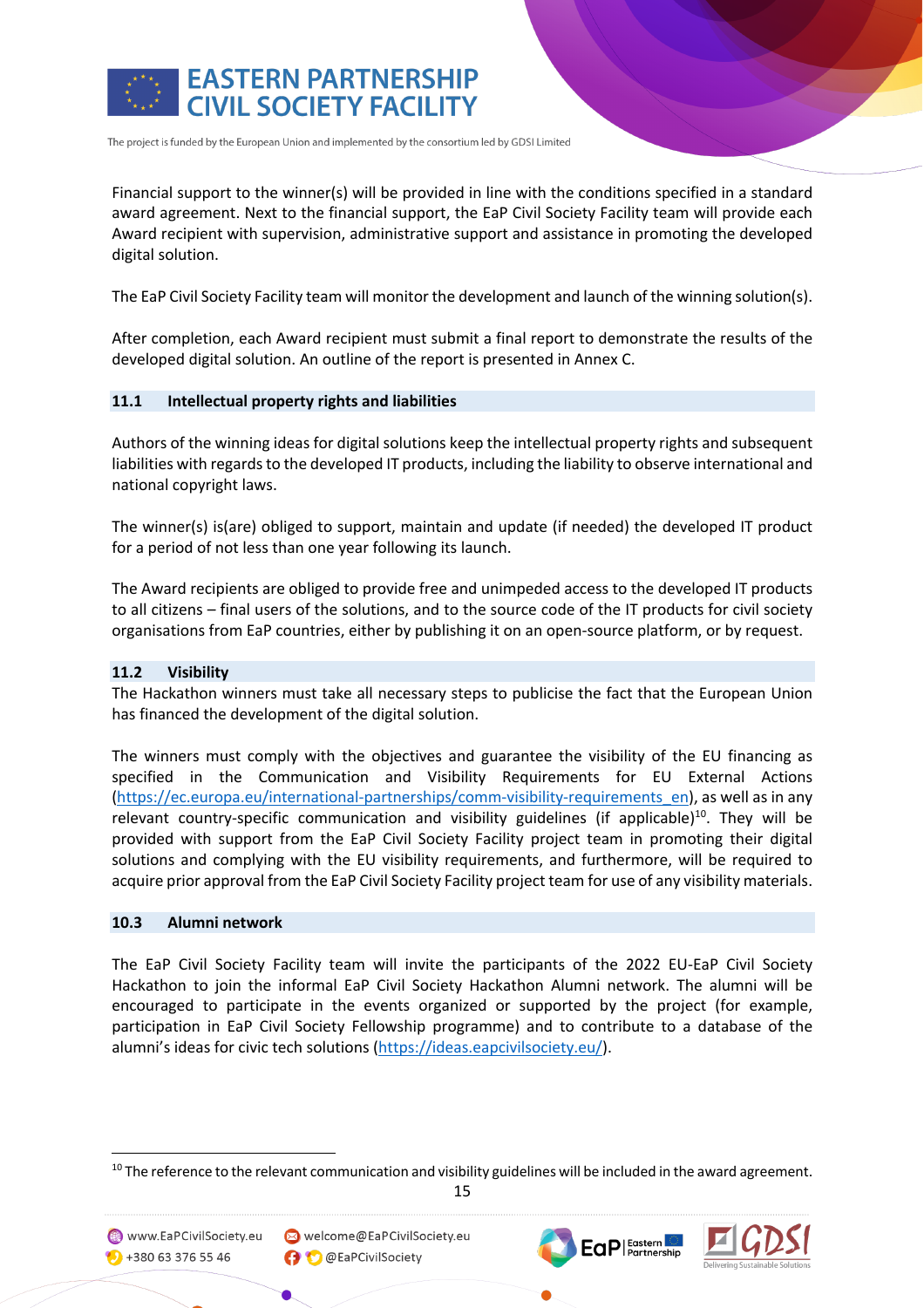

The winner(s) of the 2022 EU-EaP Civil Society Hackathon will be invited to events organised by the EaP Civil Society Facility as speakers, and to join the Civil Society Fellowship Programme Alumni Network. The latter will give the Hackathon winner(s) an opportunity to:

- participate in regular networking meetings aimed at building communication channels between fellows from the six countries, exchanges experiences, ideas and explore new opportunities together.
- participate in capacity building events, organised within the project and Alumni network.
- share relevant information on new platforms for communication.
- be involved in the project mentoring facility (as a mentee and as a mentor).

# **12. Complaints**

At any time during the process of applying for the EU-EaP Civil Society Hackathon, applicants may raise an issue or complaint. Complaints should be made in writing and submitted by email to the EaP Civil Society Facility team at ict@eapcivilsociety.eu with the subject title 'complaint'. A response will be sent within 10 working days. If the complainant is not satisfied with the response, she/he may submit their complaint in letter form to the Selection Committee who will discuss the matter with the representatives of the European Union and respond accordingly.





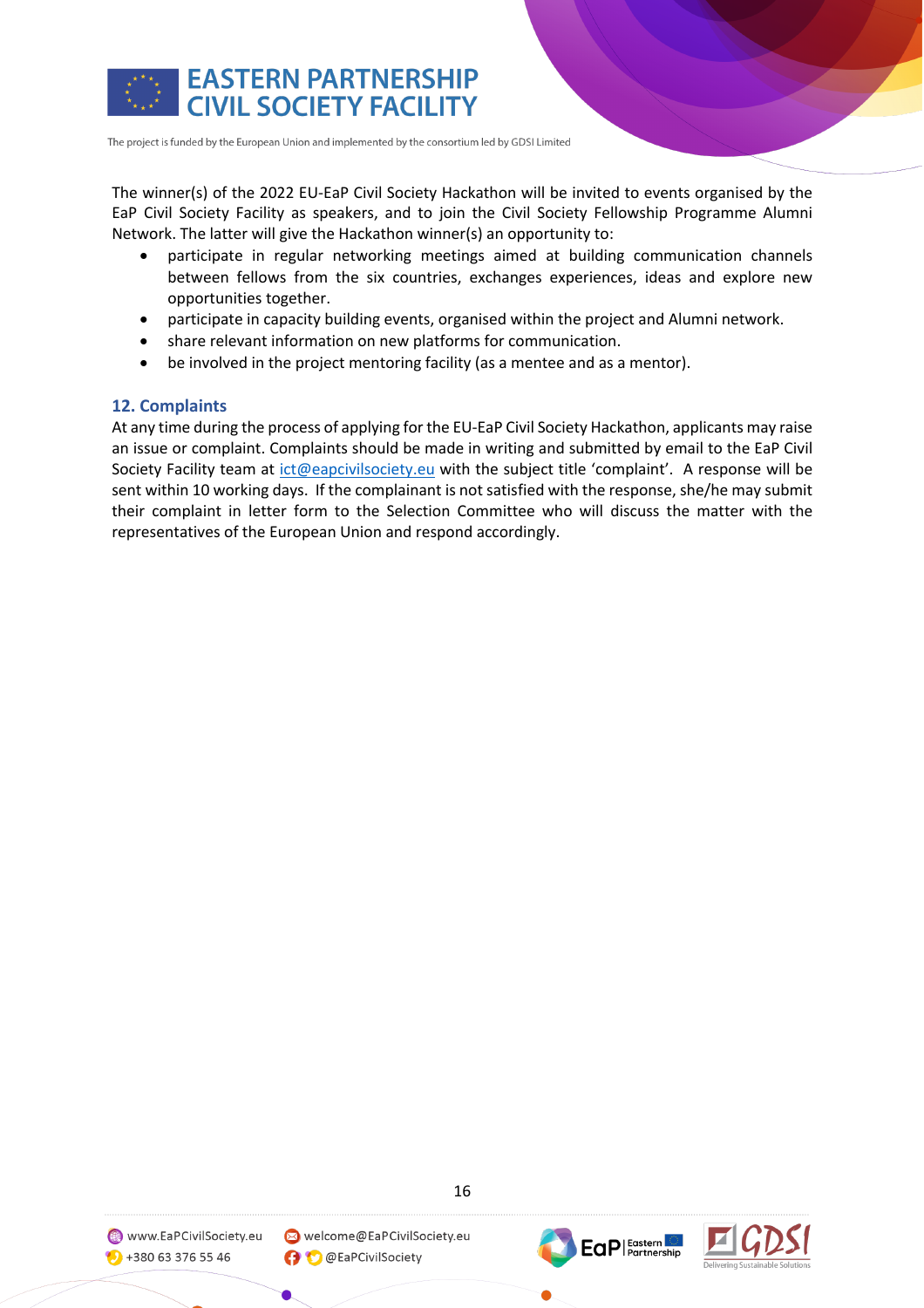

### **Annexes**

## **Annex A: Tentative Timetable of the 2022 EU-EaP Civil Society Hackathon**

| <b>STEP</b>                                                                                                              | <b>DATE</b>                      | <b>TIME</b> |
|--------------------------------------------------------------------------------------------------------------------------|----------------------------------|-------------|
| Call for ideas for digital solutions opens<br>$\bullet$                                                                  | 28 March 2022                    |             |
| Call for IT professionals and graphic designers opens                                                                    |                                  |             |
| Deadline for civil society applicants to request clarifications                                                          | 14 April 2022                    | 18:00 CET   |
| Applications with ideas for digital solutions due                                                                        | <b>18 April 2022</b>             | 23:00 CET   |
| Notification of shortlisted civil society applicants                                                                     | 29 April 2022                    | 18:00 CET   |
| <b>Online Regional Ideathon</b>                                                                                          | 5-21 May 2022                    |             |
| Ideathon mentors and organisers nominate 15 ideas of<br>digital solutions for the 2022 EU-EaP Civil Society<br>Hackathon | 21 May 2022                      |             |
| Deadline for IT professionals and graphic designers to request<br>clarifications                                         | 19 May 20222                     | 18:00 CET   |
| Applications from IT professionals and graphic designers due                                                             | 23 May 2022                      | 23:00 CET   |
| Notification of successful applicants - IT professionals and graphic<br>designers                                        | 27 May 2022                      | 18:00 CET   |
| 2022 EU-EaP Civil Society Hackathon                                                                                      | 2-25 June 2022                   |             |
| <b>Offline Hack Day</b>                                                                                                  | <b>18 June 2022</b>              |             |
| Up to 5 top-scoring ideas of digital solutions are<br>nominated for the 2022 Digitalisation for Civil Society<br>Award   | 25 June 2022                     |             |
| 2022 Digitalisation for Civil Society Award                                                                              | <b>July-August 2022</b>          |             |
| Restricted Call for Applications among the nominees<br>opens                                                             | 8 July 2022                      |             |
| Deadline for requesting clarification                                                                                    | 21 July 2022                     | 18:00 CET   |
| Applications from the nominees due                                                                                       | 23 July 2022                     | 18:00 CET   |
| Publication and notification of winners                                                                                  | 12 August 2022                   |             |
| Successful nominee(s) signs the Award agreement                                                                          | By 1 September<br>2022           |             |
| Development and launch of the winning digital solution(s) (IT<br>product(s)                                              | Mid-September<br>2022 - May 2023 |             |

*CET – Central European Time*

# **Annex B: List of Abbreviations**

| CSO        | Civil Society Organisation                                                    |
|------------|-------------------------------------------------------------------------------|
| EU         | European Union                                                                |
| EaP        | Eastern Partnership (Armenia, Azerbaijan, Belarus, Georgia, Moldova, Ukraine) |
| ICT, or IT | Information communication technologies                                        |

17

 $\bullet$